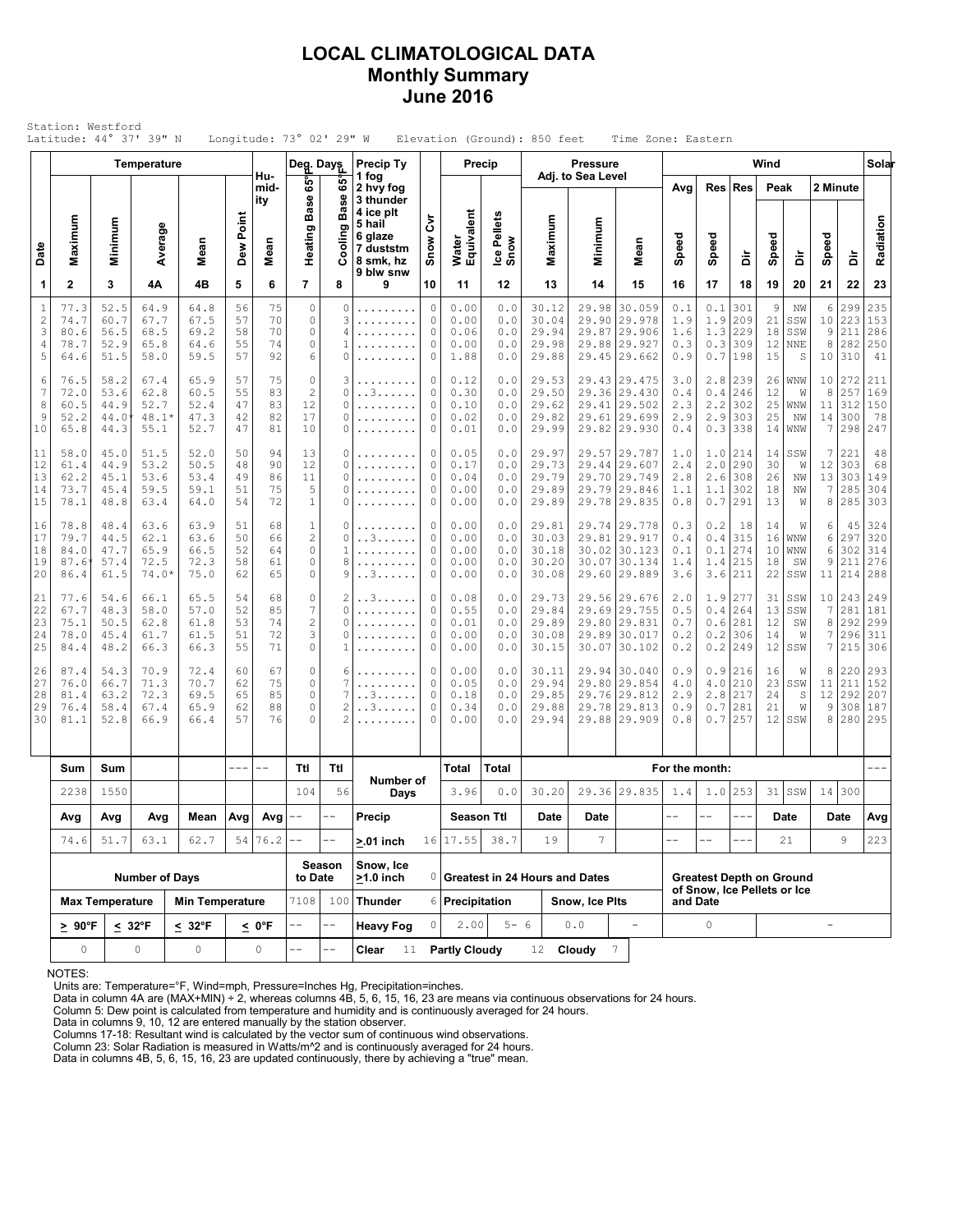## **OBSERVATIONS AT 3-HOUR INTERVALS June 2016: Westford**

|                                                         |                                                                                                     |                                                                                                      |                                              |                                              |                                                              |                                                                             | Wind                                                                                   |                                                               |                                                                     |                                                                         |          |                                                              |                                              |                                              |                                                             |                                                                             | Wind                                                                       |                                                         |                                               |                                                                                               |                                                              |                                                           |                                                           |                                                                       |                                              | Wind                                                                             |                                                                                                         |
|---------------------------------------------------------|-----------------------------------------------------------------------------------------------------|------------------------------------------------------------------------------------------------------|----------------------------------------------|----------------------------------------------|--------------------------------------------------------------|-----------------------------------------------------------------------------|----------------------------------------------------------------------------------------|---------------------------------------------------------------|---------------------------------------------------------------------|-------------------------------------------------------------------------|----------|--------------------------------------------------------------|----------------------------------------------|----------------------------------------------|-------------------------------------------------------------|-----------------------------------------------------------------------------|----------------------------------------------------------------------------|---------------------------------------------------------|-----------------------------------------------|-----------------------------------------------------------------------------------------------|--------------------------------------------------------------|-----------------------------------------------------------|-----------------------------------------------------------|-----------------------------------------------------------------------|----------------------------------------------|----------------------------------------------------------------------------------|---------------------------------------------------------------------------------------------------------|
| Sunshine                                                | Pressure                                                                                            | Rainfall<br>rate                                                                                     | Temperature                                  | Dew Point                                    | Humidity                                                     | Direction                                                                   | Speed                                                                                  | Gust                                                          | Sunshine                                                            |                                                                         | Pressure | Rainfall<br>rate                                             | Temperature                                  | Dew Point                                    | Humidity                                                    | Direction                                                                   | Speed                                                                      | Gust                                                    | Sunshine                                      | Pressure                                                                                      | Rainfall<br>rate                                             | Temperature                                               | Dew Point                                                 | Humidity                                                              | Direction                                    | Speed                                                                            | Gust                                                                                                    |
| <b>JUN 01</b>                                           |                                                                                                     |                                                                                                      |                                              |                                              |                                                              |                                                                             |                                                                                        |                                                               |                                                                     | <b>JUN 02</b>                                                           |          |                                                              |                                              |                                              |                                                             |                                                                             |                                                                            |                                                         | JUN 03                                        |                                                                                               |                                                              |                                                           |                                                           |                                                                       |                                              |                                                                                  |                                                                                                         |
| 0<br>$\mathbf 0$<br>54<br>248<br>584<br>213<br>123<br>0 | 30.00<br>30.03<br>30.08<br>30.11<br>30.10<br>30.06<br>30.04<br>30.05                                | 0.00<br>0.00<br>0.00<br>0.00<br>0.00<br>0.00<br>0.00<br>0.00                                         | 58<br>56<br>55<br>64<br>71<br>76<br>75<br>58 | 54<br>52<br>53<br>56<br>61<br>59<br>59<br>55 | 86<br>88<br>92<br>74<br>73<br>57<br>57<br>90                 | $\begin{array}{c} 31 \\ 30 \end{array}$<br>36<br>20<br>30<br>35<br>04<br>12 | 0<br>$\circ$<br>$\circ$<br>0<br>0<br>0<br>$\circ$<br>$\mathbf 0$                       | 0<br>0<br>$\mathsf{O}\xspace$<br>$\circ$<br>0<br>9<br>0<br>6  | $\circ$<br>91<br>754<br>139<br>165<br>56<br>0                       | 0, 30.03<br>30.03<br>30.03<br>30.02<br>29.99<br>29.94<br>29.90<br>29.90 |          | 0.00<br>0.00<br>0.00<br>0.00<br>0.00<br>0.00<br>0.00<br>0.00 | 61<br>62<br>61<br>71<br>71<br>69<br>71<br>67 | 55<br>55<br>54<br>57<br>57<br>61<br>59<br>57 | 80<br>77<br>78<br>61<br>62<br>76<br>66<br>71                | $\begin{array}{c} 18 \\ 22 \end{array}$<br>19<br>19<br>22<br>22<br>16<br>20 | 0<br>$\sqrt{2}$<br>$\overline{c}$<br>6<br>2<br>$\mathbb O$<br>3<br>0       | 0<br>11<br>11<br>21<br>18<br>6<br>11<br>5               | 0<br>125<br>526<br>199<br>668<br>102<br>0     | 0, 29.91<br>29.91<br>29.92<br>29.91<br>29.91<br>29.88<br>29.90<br>29.92                       | 0.00<br>0.00<br>0.00<br>0.00<br>0.00<br>0.00<br>0.00<br>0.00 | 69<br>61<br>63<br>71<br>78<br>80<br>74<br>60              | 58<br>59<br>59<br>62<br>59<br>58<br>57<br>53              | 70, 20<br>92<br>87<br>74<br>53<br>47<br>56<br>78                      | 20<br>20<br>24<br>25<br>30<br>02<br>  03     | 4<br>$\circ$<br>$\mathbb O$<br>3<br>$\overline{c}$<br>0<br>0<br>0                | $\begin{array}{r} 16 \\ 8 \\ 6 \end{array}$<br>14<br>10<br>$\begin{array}{c} 7 \\ 2 \end{array}$<br>0   |
|                                                         |                                                                                                     |                                                                                                      | <b>JUN 04</b>                                |                                              |                                                              |                                                                             |                                                                                        |                                                               |                                                                     |                                                                         |          |                                                              | <b>JUN 05</b>                                |                                              |                                                             |                                                                             |                                                                            |                                                         |                                               |                                                                                               |                                                              | <b>JUN 06</b>                                             |                                                           |                                                                       |                                              |                                                                                  |                                                                                                         |
| 0<br>0<br>83<br>691<br>835<br>782<br>72<br>0            | 29.93<br>29.93<br>29.95<br>29.97<br>29.94<br>29.90<br>29.89<br>29.90                                | 0.00<br>0.00<br>0.00<br>0.00<br>0.00<br>0.00<br>0.00<br>0.00                                         | 57<br>56<br>57<br>68<br>75<br>78<br>73<br>55 | 53<br>53<br>56<br>59<br>58<br>56<br>58<br>51 | 85<br>90<br>95<br>71<br>55<br>48<br>60<br>86                 | 32<br>32<br>32<br>32<br>30<br>30<br>28<br>28                                | 0<br>$\circ$<br>$\circ$<br>$\circ$<br>0<br>3<br>$\circ$<br>$\mathbf 0$                 | 0<br>$\mathsf{O}\xspace$<br>0<br>$\circ$<br>12<br>9<br>0<br>0 | $\mathbf 0$<br>53<br>128<br>72<br>69<br>7<br>0                      | 0, 29.87<br>29.81<br>29.76<br>29.72<br>29.64<br>29.54<br>29.56<br>29.49 |          | 0.00<br>0.00<br>0.00<br>0.11<br>0.00<br>0.06<br>0.43<br>0.00 | 57<br>52<br>59<br>62<br>63<br>64<br>62<br>60 | 52<br>50<br>55<br>60<br>60<br>62<br>61<br>59 | 83, 28<br>94<br>89<br>92<br>92<br>93<br>96<br>97            | 28<br>28<br>20<br>11<br>20<br>15<br>22                                      | 0<br>0<br>0<br>0<br>1<br>4<br>$1\,$<br>$\mathbf{1}$                        | 0<br>0<br>0<br>0<br>9<br>11<br>7<br>6                   | 0<br>0<br>40<br>810<br>287<br>132<br>158<br>0 | 29.44<br>29.44<br>29.46<br>29.47<br>29.48<br>29.48<br>29.50<br>29.52                          | 0.00<br>0.00<br>0.00<br>0.00<br>0.00<br>0.00<br>0.00<br>0.00 | 61<br>60<br>61<br>69<br>70<br>71<br>71<br>62              | 60<br>59<br>60<br>59<br>56<br>58<br>52<br>50              | 97<br>97<br>97<br>71<br>62<br>62<br>52<br>64                          | 19<br>22<br>20<br>25<br>22<br>23<br>25<br>22 | 5<br>$\mathbf 1$<br>5<br>8<br>4<br>$\mathbf 1$<br>$\overline{c}$<br>$\Omega$     | 13<br>$1\,0$<br>12<br>$18$<br>13<br>$10$<br>$10$<br>8                                                   |
|                                                         |                                                                                                     |                                                                                                      | <b>JUN 07</b>                                |                                              |                                                              |                                                                             |                                                                                        |                                                               |                                                                     |                                                                         |          |                                                              | <b>JUN 08</b>                                |                                              |                                                             |                                                                             |                                                                            |                                                         |                                               |                                                                                               |                                                              | JUN 09                                                    |                                                           |                                                                       |                                              |                                                                                  |                                                                                                         |
| 0<br>0<br>16<br>123<br>923<br>707<br>25<br>0            | 29.48<br>29.45<br>29.47<br>29.45<br>29.42<br>29.39<br>29.39<br>29.41                                | 0.00<br>0.00<br>0.04<br>0.00<br>0.00<br>0.00<br>0.00<br>0.00                                         | 56<br>57<br>56<br>59<br>71<br>67<br>64<br>56 | 49<br>51<br>54<br>57<br>59<br>60<br>59<br>54 | 78<br>79<br>92<br>95<br>67<br>76<br>83<br>95                 | 21<br>21<br>18<br>18<br>22<br>26<br>31<br>11                                | 0<br>$\circ$<br>$\circ$<br>0<br>$\mathbf 1$<br>0<br>4<br>$\mathbf 0$                   | 0<br>6<br>$\overline{4}$<br>0<br>9<br>1<br>9<br>0             | $\circ$<br>128<br>427<br>473<br>257<br>21<br>0                      | 0, 29.41<br>29.44<br>29.49<br>29.49<br>29.48<br>29.52<br>29.57<br>29.60 |          | 0.00<br>0.00<br>0.00<br>0.00<br>0.00<br>0.00<br>0.00<br>0.00 | 54<br>51<br>50<br>54<br>60<br>54<br>50<br>47 | 52<br>49<br>47<br>48<br>50<br>45<br>42<br>43 | 94<br>94<br>90<br>83<br>70<br>71<br>74<br>88                | 23<br>30<br>30<br>30<br>31<br>29<br>29<br>30                                | $\mathbf{1}$<br>$\mathbf 1$<br>$\overline{4}$<br>3<br>$\,1$<br>3<br>3<br>4 | 4<br>$\overline{7}$<br>11<br>11<br>13<br>19<br>12<br>13 | 0<br>0<br>83<br>199<br>211<br>155<br>37<br>0  | 29.62<br>29.62<br>29.65<br>29.69<br>29.70<br>29.73<br>29.75<br>29.79                          | 0.00<br>0.00<br>0.00<br>0.00<br>0.00<br>0.00<br>0.00<br>0.00 | 45<br>44<br>44<br>45<br>49<br>50<br>51<br>49              | 42<br>41<br>41<br>40<br>42<br>45<br>43<br>43              | 91 <sub>1</sub><br>88<br>89<br>82<br>79<br>83<br>73<br>80 02          | 29<br>30<br>29<br>29<br>32<br>27<br>30       | 0<br>11<br>11<br>8<br>0<br>$1\,$<br>0<br>0                                       | 16<br>25<br>20<br>$\begin{array}{c} 20 \\ 15 \end{array}$<br>$\begin{array}{c} 5 \\ 1 \\ 2 \end{array}$ |
|                                                         |                                                                                                     |                                                                                                      | JUN 10                                       |                                              |                                                              |                                                                             |                                                                                        |                                                               |                                                                     |                                                                         |          |                                                              | <b>JUN 11</b>                                |                                              |                                                             |                                                                             |                                                                            |                                                         |                                               |                                                                                               |                                                              | <b>JUN 12</b>                                             |                                                           |                                                                       |                                              |                                                                                  |                                                                                                         |
| 0<br>0<br>23<br>508<br>046<br>677<br>197<br>0           | 29.83<br>29.87<br>29.92<br>29.96<br>29.99<br>29.95<br>29.95<br>29.96                                | 0.00<br>0.00<br>0.00<br>0.00<br>0.00<br>0.00<br>0.00<br>0.00                                         | 47<br>44<br>46<br>51<br>58<br>65<br>62<br>48 | 42<br>42<br>43<br>45<br>48<br>54<br>52<br>47 | 84<br>92<br>90<br>80<br>69<br>68<br>72<br>94                 | 11،<br>32<br>29<br>28<br>02<br>29<br>36<br>04                               | 0<br>$\circ$<br>0<br>3<br>$\overline{\mathbf{c}}$<br>$\circ$<br>$\circ$<br>$\mathbf 0$ | 0<br>0<br>0<br>8<br>9<br>6<br>0<br>0                          | 0<br>$\circ$<br>60<br>160<br>130<br>74<br>11<br>0                   | 129.95<br>29.95<br>29.89<br>29.82<br>29.76<br>29.68<br>29.65<br>29.64   |          | 0.00<br>0.00<br>0.00<br>0.00<br>0.00<br>0.00<br>0.00<br>0.00 | 46<br>47<br>52<br>55<br>55<br>53<br>54<br>55 | 45<br>46<br>51<br>51<br>51<br>51<br>53<br>54 | 96<br>97<br>97<br>86<br>87<br>94<br>97<br>97                | 04 ر<br>04<br>21<br>21<br>17<br>20<br>19<br>21                              | 0<br>0<br>0<br>0<br>1<br>$\circ$<br>$\,1$<br>3                             | $\circ$<br>0<br>4<br>8<br>10<br>8<br>8<br>7             | 0<br>0<br>16<br>111<br>241<br>185<br>14<br>0  | 29.50<br>29.45<br>29.54<br>29.60<br>29.62<br>29.67<br>29.70<br>29.73                          | 0.00<br>0.00<br>0.00<br>0.00<br>0.05<br>0.00<br>0.00<br>0.00 | 56<br>60<br>56<br>50<br>45<br>48<br>47<br>46              | 55<br>59<br>51<br>43<br>44<br>43<br>42<br>45              | 98, 19<br>97<br>82<br>78<br>94<br>83<br>85<br>96                      | 24<br>30<br>30<br>31<br>31<br>31<br>30       | 0<br>5<br>5<br>$\sqrt{4}$<br>$\overline{\mathbf{c}}$<br>$\overline{7}$<br>4<br>3 | 5<br>12<br>$\begin{array}{c} 23 \\ 16 \end{array}$<br>19<br>19<br>20<br>9                               |
|                                                         |                                                                                                     |                                                                                                      | <b>JUN 13</b>                                |                                              |                                                              |                                                                             |                                                                                        |                                                               |                                                                     |                                                                         |          |                                                              | <b>JUN 14</b>                                |                                              |                                                             |                                                                             |                                                                            |                                                         |                                               |                                                                                               |                                                              | <b>JUN 15</b>                                             |                                                           |                                                                       |                                              |                                                                                  |                                                                                                         |
| 0 <sub>1</sub><br>$\mathbb O$<br>32                     | 29.73<br>29.72<br>29.78<br>10 366 29.78<br>13 468 29.75<br>16 294 29.72<br>19 128 29.72<br>0 29.78  | 0.00<br>0.00<br>0.00<br>0.00<br>0.00<br>0.00<br>0.00<br>0.00                                         | 48<br>49<br>51<br>55<br>61<br>59<br>60<br>48 | 47<br>47<br>49<br>52<br>53<br>51<br>50<br>46 | 96<br>94<br>92<br>90<br>75<br>76 29<br>69 32<br>93 02        | 30<br>30<br>30<br>31<br>29                                                  | 0<br>$\epsilon$<br>$\circ$<br>$\circ$<br>6<br>5<br>4<br>0                              | 9<br>$15\,$<br>14<br>12<br>20 <br>19<br>11<br>$\mathbf{0}$    | $\circ$<br>74<br>749 29.88<br>$900$ 29.86<br>687 29.84<br>100 29.82 | 0, 29.80<br>29.83<br>29.87<br>0 29.84                                   |          | 0.00<br>0.00<br>0.00<br>0.00<br>0.00<br>0.00<br>0.00<br>0.00 | 47<br>47<br>49<br>59<br>67<br>73<br>69<br>60 | 46<br>45<br>45<br>50<br>56<br>54<br>54<br>51 | 96<br>93<br>86<br>73<br>68<br>51<br>59 28<br>73 26          | 02 ا<br>03<br>34<br>30<br>29<br>32                                          | 0<br>$\mathbb O$<br>1<br>3<br>0<br>0<br>$\circ$                            | 0<br>0<br>6<br>8<br>$7\phantom{.0}$<br>$\mathbf{2}$     | 0<br>$\circ$<br>35                            | 129.86<br>29.86<br>29.89<br>698 29.89<br>10 895 29.84<br>10 216 29.79<br>107 29.78<br>0 29.78 | 0.00<br>0.00<br>0.00<br>0.00<br>0.00<br>0.00<br>0.00<br>0.00 | 55<br>54<br>53<br>68<br>75<br>77<br>73<br>56              | 52<br>51<br>51<br>54<br>56<br>56<br>59<br>52              | 90, 24<br>89<br>93 22<br>60 29<br>52 29<br>48 35<br>63 32<br>88 32    | 19                                           | 0<br>$\mathbb O$<br>$\circ$<br>3<br>$\overline{c}$<br>0<br>0<br>0                | 0<br>6<br>$\circ$<br>9<br>10<br>8<br>$\mathbb O$<br>$\mathbb O$                                         |
|                                                         |                                                                                                     |                                                                                                      | JUN 16                                       |                                              |                                                              |                                                                             |                                                                                        |                                                               |                                                                     |                                                                         |          |                                                              | <b>JUN 17</b>                                |                                              |                                                             |                                                                             |                                                                            |                                                         |                                               |                                                                                               |                                                              | <b>JUN 18</b>                                             |                                                           |                                                                       |                                              |                                                                                  |                                                                                                         |
|                                                         | 0, 29.79<br>0 29.78<br>40 29.79<br>712 29.79<br>911   29.77<br>701 29.75<br>19 137 29.76<br>0 29.80 | 0.00 <sub>1</sub><br>0.00<br>${\bf 0}$ . ${\bf 0}$ ${\bf 0}$<br>0.00<br>0.00<br>0.00<br>0.00<br>0.00 | 54<br>50<br>53<br>73<br>77<br>79<br>71<br>55 | 51<br>48<br>52<br>60<br>54<br>52<br>44<br>47 | 89, 25<br>95<br>97<br>64 30<br>45<br>39 03<br>38 05<br>75 35 | 02<br>02<br>02                                                              | 0<br>0<br>0<br>0<br>$\mathbf{1}$<br>0<br>1<br>$\circ$                                  | 0<br>0<br>0<br>2<br>9<br>9<br>8<br>0                          | 707 29.94<br>893 29.94<br>700 29.93<br>125 29.95                    | 0, 29.81<br>0 29.84<br>33 29.90<br>0 30.00                              |          | 0.00<br>0.00<br>0.00<br>0.00<br>0.00<br>0.00<br>0.00<br>0.00 | 49<br>46<br>48<br>74<br>77<br>79<br>76<br>58 | 45<br>43<br>46<br>52<br>57<br>51<br>53<br>50 | 85,35<br>90<br>94 35<br>46 10<br>51<br>37<br>46 30<br>75 30 | 35<br>30<br>01                                                              | 0<br>0<br>0<br>$\sqrt{2}$<br>$\circ$<br>0<br>0<br>0                        | 0<br>0<br>0<br>5<br>0<br>9<br>0<br>0                    | $\circ$                                       | 0, 30.04<br>30.06<br>37 30.12<br>698 30.17<br>905 30.17<br>694 30.13<br>95 30.13<br>0 30.15   | 0.00<br>0.00<br>0.00<br>0.00<br>0.00<br>0.00<br>0.00<br>0.00 | 55 <sub>1</sub><br>49<br>52<br>74<br>81<br>84<br>76<br>59 | 50 <sub>1</sub><br>47<br>51<br>55<br>55<br>44<br>53<br>53 | 83, 24<br>93 24<br>96 24<br>51 26<br>40 29<br>25 22<br>44 36<br>79 32 |                                              | 0<br>0<br>0<br>1<br>3<br>0<br>0<br>$\Omega$                                      | 0<br>$\mathbb O$<br>$\mathbb O$<br>$\boldsymbol{7}$<br>8<br>$\mathbb O$<br>$\mathbb O$<br>0             |

# **MAXIMUM SHORT DURATION PRECIPITATION**

| <b>Time Period (minutes)</b> |      | 10   | 15   | 20   | 30   | 45   | 60             | 80   | 100  | 120  | 150             | 180            |
|------------------------------|------|------|------|------|------|------|----------------|------|------|------|-----------------|----------------|
| Precipitation                | 0.19 | 0.28 | 0.37 | 0.46 | 0.62 | 0.76 | 0.84           | ე.93 | 1.00 | .08  | . 6<br><b>1</b> | っっ<br>1.ZZ     |
| <b>Ended: Date</b>           | 05   | 05   | 05   | 05   | 05   | 05   | 0 <sub>5</sub> | 05   | 05   | 05   | 05              | 0 <sub>5</sub> |
| <b>Ended: Time</b>           | 1756 | .758 | 1804 | 1808 | 1818 | 1828 | 1848           | 1906 | 1858 | ⊥906 | 1910            | 1910           |

The precipitation amounts may occur at any time during the month. The time indicated is the ending time of the interval. Date and time are not entered for trace amounts.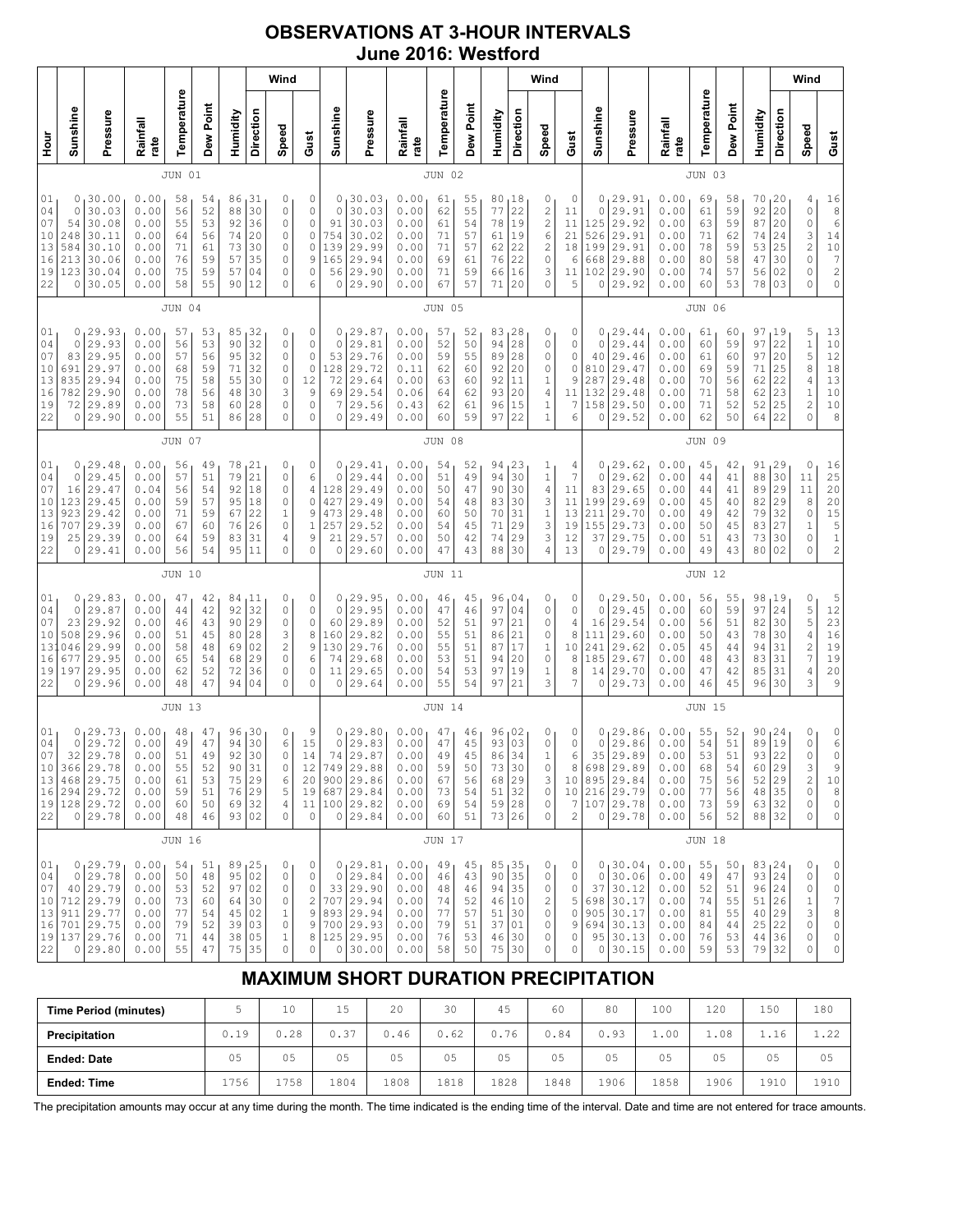### **OBSERVATIONS AT 3-HOUR INTERVALS June 2016: Westford**

|                                              |                                    | Wind                                                                         |                                                              |                                              |                                              |                                              |                                                  |                                                                                                      |                                                                                                            |                                                              |                                                                         |                                                              |                                                           |                                              | Wind                                             |                                                |                                                                                           |                                                                          |                                                                     |                                                                           |                                                              |                                              |                                              | Wind                                             |                                                  |                                                                                                                      |                                                                                                                |
|----------------------------------------------|------------------------------------|------------------------------------------------------------------------------|--------------------------------------------------------------|----------------------------------------------|----------------------------------------------|----------------------------------------------|--------------------------------------------------|------------------------------------------------------------------------------------------------------|------------------------------------------------------------------------------------------------------------|--------------------------------------------------------------|-------------------------------------------------------------------------|--------------------------------------------------------------|-----------------------------------------------------------|----------------------------------------------|--------------------------------------------------|------------------------------------------------|-------------------------------------------------------------------------------------------|--------------------------------------------------------------------------|---------------------------------------------------------------------|---------------------------------------------------------------------------|--------------------------------------------------------------|----------------------------------------------|----------------------------------------------|--------------------------------------------------|--------------------------------------------------|----------------------------------------------------------------------------------------------------------------------|----------------------------------------------------------------------------------------------------------------|
| Hour<br>H                                    | Sunshine                           | Pressure                                                                     | Rainfall<br>rate                                             | Temperature                                  | Dew Point                                    | Humidity                                     | Direction                                        | Speed                                                                                                | Gust                                                                                                       | Sunshine                                                     | Pressure                                                                | Rainfall<br>rate                                             | Temperature                                               | Dew Point                                    | Humidity                                         | Direction                                      | Speed                                                                                     | Gust                                                                     | Sunshine                                                            | Pressure                                                                  | Rainfall<br>rate                                             | Temperature                                  | Dew Point                                    | Humidity                                         | Direction                                        | Speed                                                                                                                | Gust                                                                                                           |
|                                              | JUN 19                             |                                                                              |                                                              |                                              |                                              |                                              |                                                  |                                                                                                      |                                                                                                            | <b>JUN 20</b>                                                |                                                                         |                                                              |                                                           |                                              |                                                  |                                                |                                                                                           |                                                                          | <b>JUN 21</b>                                                       |                                                                           |                                                              |                                              |                                              |                                                  |                                                  |                                                                                                                      |                                                                                                                |
| 01<br>04<br>07<br>10<br>13<br>16<br>19<br>22 | 0<br>49<br>605<br>624<br>675<br>79 | 0, 30.16<br>30.16<br>30.18<br>30.18<br>30.15<br>30.11<br>30.08<br>0 30.09    | 0.00<br>0.00<br>0.00<br>0.00<br>0.00<br>0.00<br>0.00<br>0.00 | 59<br>60<br>64<br>76<br>81<br>87<br>83<br>68 | 51<br>48<br>53<br>59<br>64<br>67<br>62<br>60 | 66<br>69<br>57<br>58<br>53<br>50<br>76       | 73, 21<br>20<br>21<br>21<br>21<br>23<br>19<br>19 | 0<br>$\,1\,$<br>$\overline{c}$<br>6<br>0<br>0<br>$\,1$<br>$\mathbf 0$                                | $\circ$<br>$\epsilon$<br>10<br>11<br>$\mathsf 9$<br>$\,1\,$<br>$\overline{7}$<br>$\mathbf 0$               | 0<br>$\mathbf{0}$<br>58<br>671<br>858<br>160<br>121<br>0     | 30.05<br>30.05<br>30.04<br>30.00<br>29.91<br>29.80<br>29.70<br>29.65    | 0.00<br>0.00<br>0.00<br>0.00<br>0.00<br>0.00<br>0.00<br>0.00 | 63<br>64<br>67<br>77<br>83<br>85<br>82<br>77              | 57<br>57<br>60<br>64<br>65<br>64<br>61<br>61 | 81,19<br>78<br>81<br>66<br>54<br>49<br>50<br>58  | 20<br>20<br>21<br>22<br>22<br>22<br> 19        | $\mathbf{1}$<br>3<br>5<br>$\,8\,$<br>$\overline{4}$<br>6<br>$\overline{4}$<br>$\mathbf 1$ | 6<br>$\,8\,$<br>11<br>18<br>18<br>15<br>18<br>12                         | $\circ$<br>35<br>584<br>292<br>918<br>77                            | 0, 29.62<br>29.63<br>29.68<br>29.68<br>29.69<br>29.69<br>29.68<br>0 29.73 | 0.00<br>0.00<br>0.00<br>0.00<br>0.00<br>0.00<br>0.00<br>0.00 | 64<br>64<br>59<br>67<br>72<br>72<br>69<br>59 | 61<br>60<br>56<br>53<br>55<br>51<br>49<br>49 | 92, 22<br>89<br>88<br>61<br>56<br>48<br>49<br>70 | 23<br>29<br>29<br>29<br>24<br>27<br>22           | $\mathbf{1}$<br>$\mathbb O$<br>$\circ$<br>$\mathbf{1}$<br>$1\,$<br>$\overline{4}$<br>$\sqrt{2}$<br>$\circ$           | 8<br>10<br>$\mathbb O$<br>$\mathsf{S}$<br>$\boldsymbol{7}$<br>13<br>$\mathsf 9$<br>$\circ$                     |
|                                              | <b>JUN 22</b>                      |                                                                              |                                                              |                                              |                                              |                                              |                                                  | <b>JUN 23</b>                                                                                        |                                                                                                            |                                                              |                                                                         |                                                              |                                                           |                                              |                                                  |                                                | <b>JUN 24</b>                                                                             |                                                                          |                                                                     |                                                                           |                                                              |                                              |                                              |                                                  |                                                  |                                                                                                                      |                                                                                                                |
| 01<br>04<br>07<br>10<br>13<br>16<br>19<br>22 | 0<br>114<br>18<br>728<br>220       | 0, 29.72<br>29.69<br>29.71<br>29.75<br>29.76<br>29.76<br>98 29.79<br>0 29.84 | 0.00<br>0.00<br>0.00<br>1.29<br>0.00<br>0.00<br>0.00<br>0.00 | 52<br>48<br>54<br>55<br>62<br>63<br>63<br>55 | 47<br>46<br>52<br>53<br>57<br>55<br>56<br>52 | 90<br>94<br>94<br>82<br>75<br>78<br>92       | 84, 23<br>22<br>21<br>31<br>19<br>23<br>29<br>29 | 0<br>0<br>$\mathbb O$<br>$\,1$<br>$\,1$<br>$\circ$<br>$\circ$<br>$\mathbf 0$                         | $\circ$<br>$\mathbb O$<br>$\sqrt{4}$<br>8<br>$\circ$<br>$\overline{c}$<br>$\circ$                          | $\circ$<br>35<br>705<br>91123<br>686<br>111<br>0             | 0, 29.83<br>29.83<br>29.84<br>29.84<br>29.81<br>29.80<br>29.82<br>29.87 | 0.00<br>0.00<br>0.00<br>0.00<br>0.00<br>0.00<br>0.00<br>0.00 | 51<br>53<br>53<br>67<br>71<br>74<br>70<br>54              | 49<br>51<br>51<br>53<br>54<br>54<br>54<br>50 | 93, 22<br>93<br>94<br>61<br>55<br>49<br>58<br>86 | 21<br> 19<br>21<br>33<br>34<br> 16<br>04       | 0<br>$\circ$<br>$\mathbb O$<br>3<br>$\mathbb O$<br>$\circ$<br>$\circ$<br>0                | 0<br>$\circ$<br>0<br>10<br>8<br>10<br>$\circ$<br>$\circ$                 | $\mathbb O$<br>42<br>687<br>889<br>671<br>81<br>0                   | 0, 29.90<br>29.93<br>30.00<br>30.04<br>30.05<br>30.05<br>30.04<br>30.08   | 0.00<br>0.00<br>0.00<br>0.00<br>0.00<br>0.00<br>0.00<br>0.00 | 49<br>47<br>50<br>69<br>73<br>76<br>73<br>54 | 47<br>45<br>49<br>55<br>53<br>53<br>55<br>49 | 96<br>97<br>61<br>49<br>44<br>55<br>83           | 92,04<br>04<br>04<br>27<br>30<br>31<br>29<br>29  | 0<br>$\mathbb O$<br>$\mathbb O$<br>$\mathbb O$<br>$\circ$<br>$\circ$<br>$\circ$<br>$\circ$                           | $\circ$<br>$\begin{matrix} 0 \\ 0 \end{matrix}$<br>$\frac{1}{8}$<br>$\sqrt{4}$<br>$\circ$<br>$\circ$           |
|                                              | <b>JUN 25</b>                      |                                                                              |                                                              |                                              |                                              |                                              | <b>JUN 26</b>                                    |                                                                                                      |                                                                                                            |                                                              |                                                                         |                                                              |                                                           | <b>JUN 27</b>                                |                                                  |                                                |                                                                                           |                                                                          |                                                                     |                                                                           |                                                              |                                              |                                              |                                                  |                                                  |                                                                                                                      |                                                                                                                |
| 01<br>04<br>07<br>10<br>13<br>16<br>19<br>22 | 0<br>49<br>670<br>872<br>668<br>62 | 0, 30.08<br>30.08<br>30.13<br>30.14<br>30.12<br>30.10<br>30.08<br>0 30.09    | 0.00<br>0.00<br>0.00<br>0.00<br>0.00<br>0.00<br>0.00<br>0.00 | 51<br>49<br>53<br>73<br>79<br>83<br>80<br>60 | 48<br>47<br>52<br>57<br>60<br>58<br>62<br>56 | 94<br>97<br>57<br>51<br>43<br>53<br>87       | 91, 29<br>29<br>29<br>20<br>12<br>26<br>26<br>26 | $\mathbf 0$<br>$\circ$<br>0<br>$\mathbf{1}$<br>$\mathbb O$<br>$\mathbb O$<br>$\mathbb O$<br>$\Omega$ | $\mathbb O$<br>$\mathbb O$<br>$\circ$<br>$\overline{7}$<br>$\circ$<br>$\overline{c}$<br>$\circ$<br>$\circ$ | 0<br>$\mathbf 0$<br>54<br>668<br>835<br>608<br>70<br>$\circ$ | 30.08<br>30.10<br>30.11<br>30.10<br>30.05<br>30.00<br>29.96<br>29.94    | 0.00<br>0.00<br>0.00<br>0.00<br>0.00<br>0.00<br>0.00<br>0.00 | 56 <sub>1</sub><br>54<br>65<br>77<br>84<br>87<br>81<br>70 | 53<br>52<br>57<br>63<br>67<br>66<br>63<br>59 | 88, 26<br>92<br>76<br>61<br>57<br>50<br>54<br>68 | 26<br> 19<br>21<br>21<br>21<br>21<br>21        | 0<br>$\circ$<br>0<br>4<br>$\mathsf{O}\xspace$<br>$\mathbb O$<br>$\sqrt{2}$<br>$\mathbf 0$ | $\mathbb O$<br>$\mathbb O$<br>$7\phantom{.}$<br>13<br>8<br>13<br>10<br>3 | $\circ$<br>149<br>123<br>100<br>236<br>83<br>$\circ$                | 0, 29.93<br>29.89<br>29.88<br>29.85<br>29.84<br>29.82<br>29.81<br>29.83   | 0.00<br>0.00<br>0.00<br>0.00<br>0.00<br>0.00<br>0.00<br>0.00 | 69<br>69<br>71<br>72<br>71<br>74<br>73<br>68 | 59<br>60<br>61<br>62<br>63<br>65<br>63<br>63 | 69<br>73<br>72<br>70<br>75<br>73<br>70<br>84     | 120<br>19<br>20<br>21<br>21<br>22<br>21<br>20    | 4<br>$\mathbb O$<br>5<br>$\overline{7}$<br>9<br>$\overline{4}$<br>$\boldsymbol{7}$<br>5                              | $\begin{array}{c} 9 \\ 11 \\ 13 \end{array}$<br>19<br>19<br>19<br>20<br>$11\,$                                 |
|                                              |                                    |                                                                              |                                                              | <b>JUN 28</b>                                |                                              |                                              |                                                  |                                                                                                      |                                                                                                            |                                                              |                                                                         |                                                              | <b>JUN 29</b>                                             |                                              |                                                  |                                                |                                                                                           |                                                                          |                                                                     |                                                                           |                                                              | <b>JUN 30</b>                                |                                              |                                                  |                                                  |                                                                                                                      |                                                                                                                |
| 01<br>04<br>07<br>10<br>13<br>16<br>19<br>22 | 0<br>123<br>338<br>898<br>172      | 0, 29.82<br>29.81<br>29.84<br>29.84<br>29.81<br>29.78<br>18 29.80<br>0 29.79 | 0.00<br>0.00<br>0.00<br>0.00<br>0.00<br>0.00<br>0.00<br>0.00 | 67<br>66<br>68<br>72<br>77<br>74<br>66<br>64 | 63<br>63<br>64<br>66<br>68<br>65<br>63<br>63 | 90<br>91<br>89<br>82<br>74<br>72<br>89<br>96 | 21<br>22<br>20<br>21<br>21<br>29<br>35<br>03     | 5<br>$\overline{4}$<br>5<br>$\overline{4}$<br>6<br>12<br>0<br>$\circ$                                | 10<br>10<br>11<br>13<br>18<br>24<br>4<br>$\circ$                                                           | $\circ$<br>37<br>622<br>174<br>784<br>54<br>$\circ$          | 0, 29.79<br>29.79<br>29.81<br>29.81<br>29.79<br>29.82<br>29.82<br>29.87 | 0.00<br>0.00<br>0.00<br>0.00<br>0.00<br>0.00<br>0.00<br>0.00 | 64<br>63<br>63<br>71<br>73<br>72<br>70<br>59              | 63<br>62<br>62<br>66<br>64<br>64<br>60<br>58 | 97<br>97<br>97<br>83<br>74<br>75<br>71<br>94     | 12 ا<br>21<br>24<br>27<br>28<br>01<br>29<br>31 | 1<br>$\mathbb O$<br>0<br>$\mathbb O$<br>3<br>$\circ$<br>6<br>$\mathbf 0$                  | 4<br>5<br>$\overline{4}$<br>$\,8\,$<br>$\,8\,$<br>6<br>10<br>3           | $\mathbf{0}$<br>$\circ$<br>54<br>684<br>953<br>772<br>49<br>$\circ$ | 29.89<br>29.90<br>29.91<br>29.93<br>29.92<br>29.90<br>29.91<br>29.92      | 0.00<br>0.00<br>0.00<br>0.00<br>0.00<br>0.00<br>0.00<br>0.00 | 58<br>56<br>58<br>72<br>75<br>80<br>76<br>58 | 57<br>55<br>57<br>61<br>61<br>61<br>57<br>54 | 97<br>98<br>68<br>63<br>52<br>53<br>86           | 96, 31<br>24<br>20<br>25<br>30<br>29<br>28<br>28 | 0<br>$\mathbb O$<br>$\mathbf 1$<br>$\ensuremath{\mathsf{3}}$<br>$\sqrt{2}$<br>$\mathbf{1}$<br>$\circ$<br>$\mathbb O$ | $\begin{matrix}0\\1\\6\end{matrix}$<br>$10$<br>$\begin{array}{c} 9 \\ 5 \end{array}$<br>$\mathbb O$<br>$\circ$ |
|                                              |                                    |                                                                              |                                                              |                                              |                                              |                                              |                                                  |                                                                                                      |                                                                                                            |                                                              |                                                                         |                                                              |                                                           |                                              |                                                  |                                                |                                                                                           |                                                                          |                                                                     |                                                                           |                                                              |                                              |                                              |                                                  |                                                  |                                                                                                                      |                                                                                                                |

NOTES:<br>Units are: Temperature=°F, Wind=mph, Pressure=Inches Hg, Precipitation=inches.<br>Units are: Temperature=°F, Wind=mph, Pressure=Inches Hg, Precipitation=inches.<br>from true north: i.e., 09 for East, 18 for South, 27 for

## **WEATHER NOTES SUMMARY BY HOUR**

|    |                                              |                                              |                                                                              | Averages                                     |                                              |                                              |                                                      | <b>Resultant</b><br>Wind                     |                                                                   |  |  |  |
|----|----------------------------------------------|----------------------------------------------|------------------------------------------------------------------------------|----------------------------------------------|----------------------------------------------|----------------------------------------------|------------------------------------------------------|----------------------------------------------|-------------------------------------------------------------------|--|--|--|
| n. | Hour                                         | Sunshine                                     | Pressure                                                                     | Temperature                                  | Dew Point                                    | Humidity                                     | Wind Speed                                           | Direction                                    | Speed                                                             |  |  |  |
|    | 01<br>04<br>07<br>10<br>13<br>16<br>19<br>22 | 0<br>0<br>61<br>500<br>615<br>465<br>81<br>0 | 29.828<br>29.830<br>29.855<br>29.861<br>29.842<br>29.817<br>29.814<br>29.833 | 56<br>55<br>56<br>66<br>70<br>72<br>69<br>58 | 52<br>52<br>53<br>56<br>57<br>56<br>55<br>53 | 88<br>90<br>90<br>72<br>65<br>61<br>64<br>83 | 0.7<br>1.1<br>1.6<br>2.6<br>1.9<br>1.7<br>1.5<br>0.6 | 21<br>27<br>25<br>24<br>25<br>27<br>27<br>24 | 0.6<br>0<br>.8<br>1.1<br>2.0<br>1.2<br>1.4<br>0<br>. 9<br>0<br>.4 |  |  |  |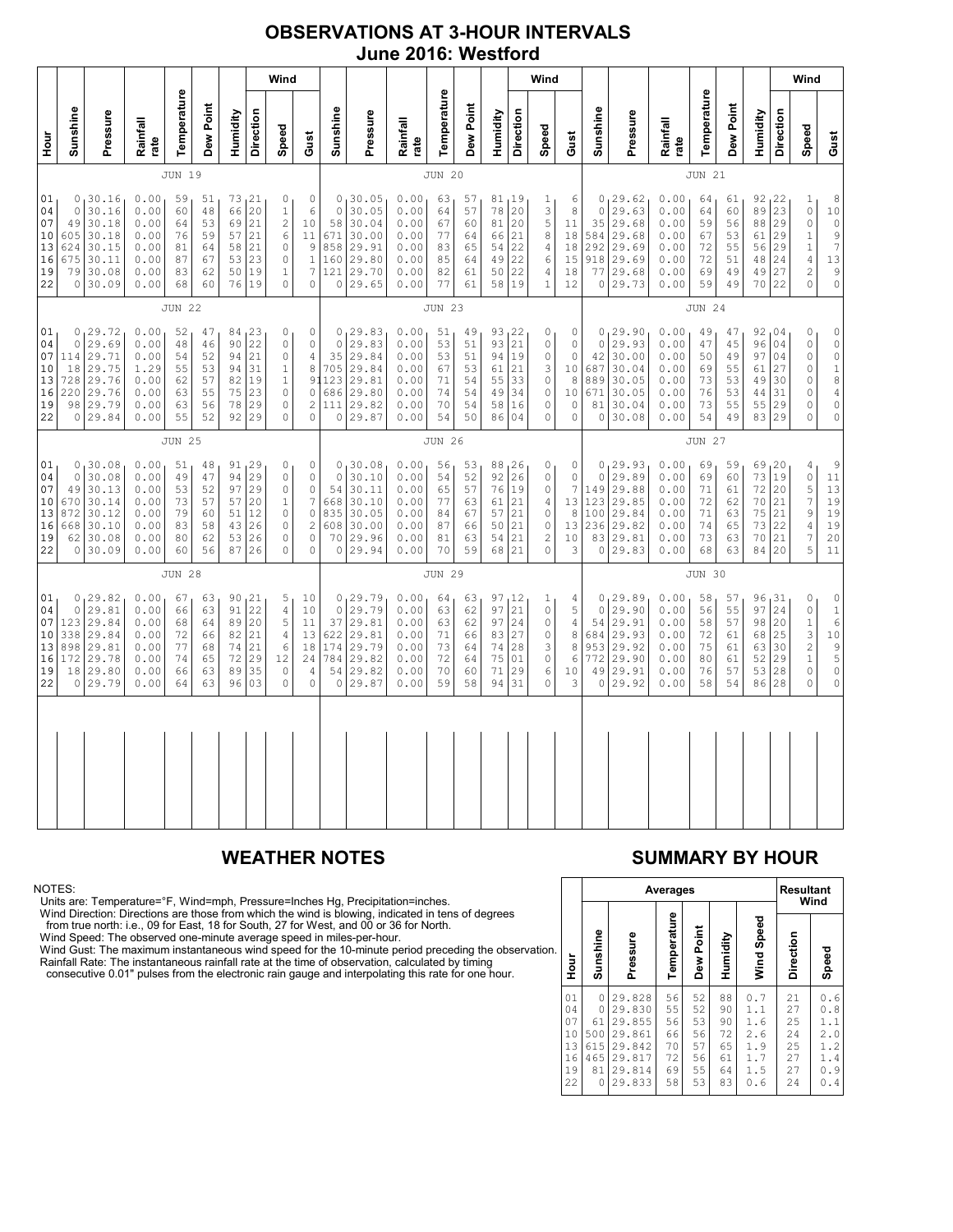### **HOURLY PRECIPITATION (Water Equivalent) June 2016: Westford**

| Date                           |                                                       |    |          |           |      | A.M. Hour Ending at |                  |          |      |    |                                                                                                                                                                                                                                                                                                                                |      | P.M. Hour Ending at |      |      |              |                                      |    |    |      |                                       |      |              |    | Date                                                      |
|--------------------------------|-------------------------------------------------------|----|----------|-----------|------|---------------------|------------------|----------|------|----|--------------------------------------------------------------------------------------------------------------------------------------------------------------------------------------------------------------------------------------------------------------------------------------------------------------------------------|------|---------------------|------|------|--------------|--------------------------------------|----|----|------|---------------------------------------|------|--------------|----|-----------------------------------------------------------|
|                                | 01                                                    | 02 | 03       | 04        | 05   | 06                  | 07               | 08       | 09   | 10 | 11                                                                                                                                                                                                                                                                                                                             | 12   | 01                  | 02   | 03   | 04           | 05                                   | 06 | 07 | 08   | 09                                    | 10   | 11           | 12 |                                                           |
| 01<br>02<br>03<br>04<br>05     |                                                       |    |          | 0.06      |      |                     |                  |          |      |    | 0.06 0.12 0.32                                                                                                                                                                                                                                                                                                                 |      |                     |      |      |              | $0.02$ 0.04 0.13 0.47 0.58 0.12 0.02 |    |    |      |                                       |      |              |    | 01<br>$\begin{array}{c} 02 \\ 03 \end{array}$<br>04<br>05 |
| 06<br>07<br>$08$<br>09<br>10   |                                                       |    | 0.010.02 |           | 0.01 | 0.0300.09           | 0.010.050.120.04 | 0.010.01 |      |    |                                                                                                                                                                                                                                                                                                                                |      |                     |      |      | 0.01<br>0.01 |                                      |    |    |      | 0.010.050.01                          |      | 0.010.020.03 |    | 06<br>07<br>08<br>09<br>10                                |
| 14<br>15                       | $\begin{array}{c c} 11 & 12 \\ 12 & 0.01 \end{array}$ |    |          |           |      |                     |                  |          |      |    | 0.02                                                                                                                                                                                                                                                                                                                           |      | 0.010.01<br>0.04    |      | 0.01 |              | 0.01<br>0.01                         |    |    | 0.01 | 0.0200.0200.0200.0200.01<br>0.02 0.01 | 0.01 |              |    | 11<br>12<br>13<br>$\begin{array}{c} 14 \\ 15 \end{array}$ |
| 16<br>17<br>$1\,8$<br>19<br>20 |                                                       |    |          |           |      |                     |                  |          |      |    |                                                                                                                                                                                                                                                                                                                                |      |                     |      |      |              |                                      |    |    |      |                                       |      |              |    | 16<br>$17$<br>$18$<br>$19$<br>20                          |
| 23<br>24<br>25                 | $\begin{array}{c c} 21 & 0.07 \\ 22 & \end{array}$    |    |          |           |      | 0.01                | 0.04 0.04        |          | 0.01 |    | 0.29 0.09 0.06                                                                                                                                                                                                                                                                                                                 |      |                     |      | 0.03 |              |                                      |    |    |      |                                       |      |              |    | $21$<br>$22$<br>$23$<br>$24$<br>25                        |
| 26<br>27<br>$28$<br>29<br>30   | 0.02                                                  |    |          | 0.30 0.01 |      |                     |                  |          |      |    |                                                                                                                                                                                                                                                                                                                                | 0.01 |                     | 0.05 |      |              |                                      |    |    |      | 0.010.060.010.10                      |      |              |    | 26<br>$\frac{27}{28}$<br>28<br>29<br>30                   |
|                                |                                                       |    |          |           |      |                     |                  |          |      |    | $\mathsf{Sum}$ 0.10 $\mid$ 0.01 $\mid$ 0.32 $\mid$ 0.07 $\mid$ 0.04 $\mid$ 0.15 $\mid$ 0.10 $\mid$ 0.13 $\mid$ 0.05 $\mid$ 0.05 $\mid$ 0.23 $\mid$ 0.23 $\mid$ 0.03 $\mid$ 0.06 $\mid$ 0.06 $\mid$ 0.06 $\mid$ 0.06 $\mid$ 0.15 $\mid$ 0.47 $\mid$ 0.59 $\mid$ 0.22 $\mid$ 0.12 $\mid$ 0.16 $\mid$ 0.04 $\mid$ 0.04 $\mid$ Sum |      |                     |      |      |              |                                      |    |    |      |                                       |      |              |    |                                                           |

During a frozen precipitation event, hourly precipitation totals may not be recorded. In this case, daily amounts are typically entered in the last column (hour ending at 12 A.M.)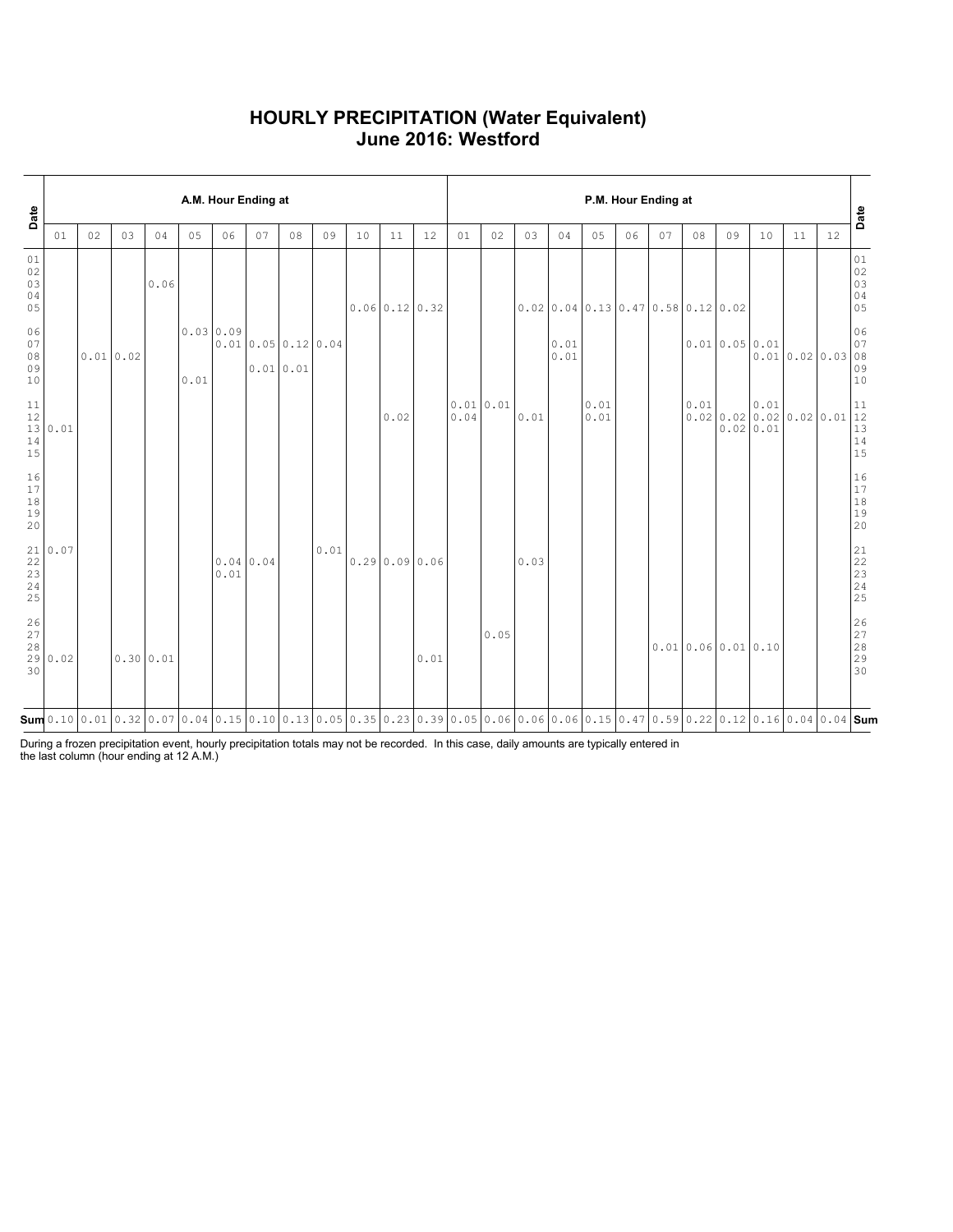### **HOUR-BY-HOUR DATA June 2016: Westford**